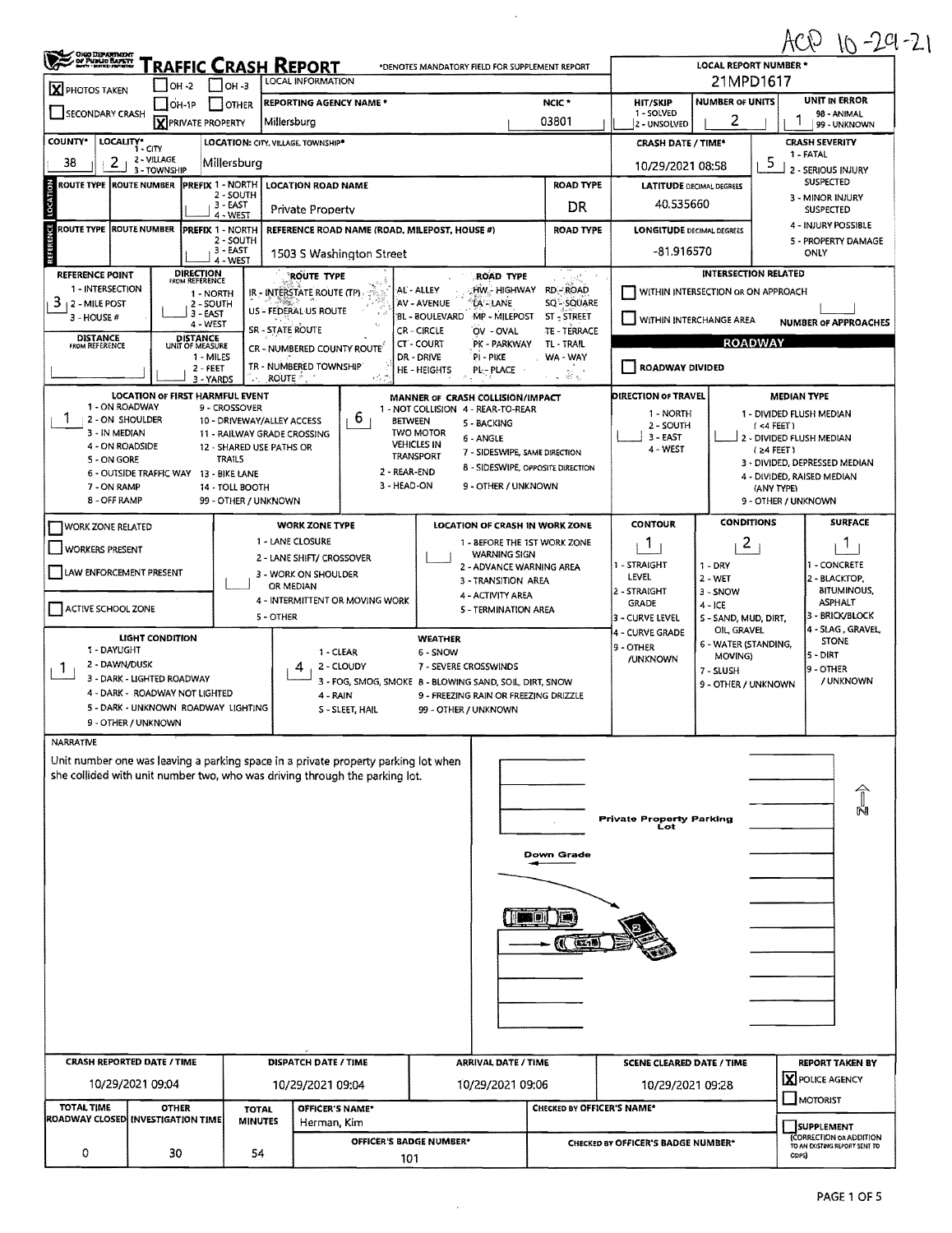|                                   | <b>OHO DEPARTMENT</b><br>OF PUBLIC BAPETY                                                                     |                                                                        |                                                                         |                      |                                                          |                                                                          |                          | <b>LOCAL REPORT NUMBER</b>                                         |
|-----------------------------------|---------------------------------------------------------------------------------------------------------------|------------------------------------------------------------------------|-------------------------------------------------------------------------|----------------------|----------------------------------------------------------|--------------------------------------------------------------------------|--------------------------|--------------------------------------------------------------------|
|                                   |                                                                                                               |                                                                        |                                                                         |                      |                                                          |                                                                          |                          | 21MPD1617                                                          |
| UNIT#                             | OWNER NAME: LAST, FIRST, MIDDLE (CI SAME AS DRIVER)                                                           |                                                                        |                                                                         |                      |                                                          | OWNER PHONE2NCLUDE AREA CODE (EI SAME AS DRIVER)                         |                          | DAMAGE                                                             |
|                                   | EAN HOLDINGS.                                                                                                 |                                                                        |                                                                         |                      | 330-345-1423                                             |                                                                          | 1 - NONE                 | <b>DAMAGE SCALE</b><br>3 - FUNCTIONAL DAMAGE                       |
|                                   | OWNER ADDRESS: STREET, CITY, STATE, ZIP ( C SAME AS DRIVER)<br>14002 E 21ST STREET STE 1500, TULSA, OK, 74101 |                                                                        |                                                                         |                      |                                                          |                                                                          | 2<br>2 - MINOR DAMAGE    | 4 - DISABLING DAMAGE                                               |
| w o                               | <b>COMMERCIAL CARRIER: NAME ADDRESS, CITY, STATE, ZIP</b>                                                     |                                                                        |                                                                         |                      |                                                          | COMMERCIAL CARRIER PHONE: INCLUDE AREA CODE                              |                          | 9 - UNKNOWN                                                        |
|                                   |                                                                                                               |                                                                        |                                                                         |                      |                                                          |                                                                          |                          | DAMAGED AREA(S)                                                    |
|                                   | LP STATE LICENSE PLATE #                                                                                      |                                                                        | <b>VEHICLE IDENTIFICATION #</b>                                         |                      | <b>VEHICLE YEAR</b>                                      | <b>VEHICLE MAKE</b>                                                      |                          | INDICATE ALL THAT APPLY                                            |
| Fl                                | JBGQ38                                                                                                        |                                                                        | 4T1G11AK2LU324402                                                       |                      | 2020                                                     | <b>TOYOTA</b>                                                            |                          |                                                                    |
| INSURANCE<br><b>X</b> WSURAN      | <b>INSURANCE COMPANY</b>                                                                                      |                                                                        | <b>INSURANCE POLICY #</b>                                               |                      | <b>COLOR</b>                                             | <b>VEHICLE MODEL</b>                                                     |                          |                                                                    |
|                                   | THE GENERAL                                                                                                   |                                                                        | 9208417779                                                              |                      | BLU                                                      | CAMRY                                                                    |                          |                                                                    |
| COMMERCIAL                        | <b>TYPE OF USE</b><br><b>GOVERNMENT</b>                                                                       | IN EMERGENCY                                                           | US DOT#                                                                 |                      | TOWED BY: COMPANY NAME                                   |                                                                          |                          |                                                                    |
|                                   |                                                                                                               | RESPONSE<br># OCCUPANTS                                                | VEHICLE WEIGHT GVWR/GCWR                                                |                      | <b>HAZARDOUS MATERIAL</b>                                |                                                                          |                          |                                                                    |
| <b>INTERLOCK</b><br><b>DEVICE</b> | <b>HIT/SKIP UNIT</b>                                                                                          |                                                                        | $1 - 510K$ LBS.<br>2 - 10.001 - 26K LBS.                                |                      | <b>JMATERIAL</b><br>CLASS#<br><b>RELEASED</b>            | PLACARD ID#                                                              |                          |                                                                    |
| EQUIPPED                          |                                                                                                               | 1                                                                      | 3 - > 26K LBS.                                                          |                      | PLACARD                                                  |                                                                          |                          |                                                                    |
|                                   | 1 - PASSENGER CAR<br>2 - PASSENGER VAN                                                                        | 6 - VAN (9-15 SEATS)<br>7 - MOTORCYCLE 2-WHEELED                       | 12 - GOLF CART<br>13 - SNOWMOBILE                                       |                      | 18 - LIMO (LIVERY VEHICLE)                               | 23 - PEDESTRIAN/SKATER                                                   |                          | 12                                                                 |
|                                   | (MINIVAN)                                                                                                     | <b>B - MOTORCYCLE 3-WHEELED</b>                                        | 14 - SINGLE UNIT                                                        | 20 - OTHER VEHICLE   | 19 - BUS (16+ PASSENGERS)                                | 24 - WHEELCHAIR (ANY TYPE)<br>25 - OTHER NON-MOTORIST                    |                          | 10                                                                 |
|                                   | UNIT TYPE 3 - SPORT UTILITY<br>VEHICLE                                                                        | 9 - AUTOCYCLE<br>10 - MOPED OR MOTORIZED                               | <b>TRUCK</b><br>15 - SEMI-TRACTOR                                       | 21 - HEAVY EQUIPMENT |                                                          | 26 - BICYCLE                                                             |                          |                                                                    |
|                                   | 4 - PICK UP                                                                                                   | <b>BICYCLE</b>                                                         | 16 - FARM EQUIPMENT                                                     |                      | 22 - ANIMAL WITH RIDER OR<br>ANIMAL-DRAWN VEHICLE        | 27 - TRAIN<br>99 - UNKNOWN OR HIT/SKIP                                   |                          |                                                                    |
|                                   | S - CARGO VAN<br>(ATV/UTV)                                                                                    | 11 - ALL TERRAIN VEHICLE                                               | 17 - MOTORHOME                                                          |                      |                                                          |                                                                          |                          |                                                                    |
|                                   | # OF TRAILING UNITS                                                                                           |                                                                        |                                                                         |                      |                                                          |                                                                          |                          | 12                                                                 |
| VEHICLE                           | WAS VEHICLE OPERATING IN AUTONOMOUS<br>MODE WHEN CRASH OCCURRED?                                              |                                                                        | 0 - NO AUTOMATION                                                       |                      | 3 - CONDITIONAL AUTOMATION 9 - UNKNOWN                   |                                                                          |                          |                                                                    |
|                                   |                                                                                                               | 0                                                                      | 1 - DRIVER ASSISTANCE                                                   |                      | 4 - HIGH AUTOMATION                                      |                                                                          |                          |                                                                    |
|                                   | -YES 2-NO 9-OTHER/UNKNOWN                                                                                     | MODE LEVEL                                                             | AUTONOMOUS 2 - PARTIAL AUTOMATION 5 - FULL AUTOMATION                   |                      |                                                          |                                                                          |                          |                                                                    |
|                                   | 1 - NONE                                                                                                      | 6 - BUS - CHARTER/TOUR                                                 | <b>11 - FIRE</b>                                                        | <b>16 - FARM</b>     |                                                          | 21 - MAIL CARRIER                                                        |                          |                                                                    |
|                                   | $2 - TAXI$<br>3 - ELECTRONIC RIDE                                                                             | 7 - BUS - INTERCITY<br><b>8 - BUS - SHUTTLE</b>                        | 12 - MILITARY<br>13 - POUCE                                             |                      | 17 - MOWING                                              | 99 - OTHER / UNKNOWN                                                     |                          |                                                                    |
| <b>SPECIAL</b>                    | <b>SHARING</b>                                                                                                | 9 - BUS - OTHER                                                        | 14 - PUBLIC UTILITY                                                     |                      | 18 - SNOW REMOVAL<br>19 - TOWING                         |                                                                          |                          |                                                                    |
|                                   | <b>FUNCTION 4 - SCHOOL TRANSPORT</b><br>5 - BUS - TRANSIT/COMMUTER                                            | 10 - AMBULANCE                                                         | 15 - CONSTRUCTION EQUIP.                                                |                      | 20 - SAFETY SERVICE                                      |                                                                          |                          |                                                                    |
|                                   |                                                                                                               |                                                                        |                                                                         |                      | PATROL                                                   |                                                                          |                          |                                                                    |
|                                   | 1 - NO CARGO BODY TYPE<br>/ NOT APPLICABLE                                                                    | 4 - LOGGING<br><b>S-INTERMODAL</b>                                     | 7 - GRAIN/CHIPS/GRAVEL<br><b>B-POLE</b>                                 | 11 - DUMP            | 12 - CONCRETE MIXER                                      | 99 - OTHER / UNKNOWN                                                     |                          |                                                                    |
| CARGO                             | 2 - BUS<br>3 - VEHICLE TOWING                                                                                 | <b>CONTAINER CHASSIS</b><br>6 - CARGOVAN                               | 9 - CARGO TANK                                                          |                      | 13 - AUTO TRANSPORTER                                    |                                                                          |                          | 9<br>9<br>- 3                                                      |
| <b>BODY</b><br><b>TYPE</b>        | ANOTHER MOTOR VEHICLE                                                                                         | /ENCLOSED BOX                                                          | 10 - FLAT BED                                                           |                      | 14 - GARBAGE/REFUSE                                      |                                                                          |                          |                                                                    |
|                                   | 1 - TURN SIGNALS                                                                                              | 4 - BRAKES                                                             | 7 - WORN OR SLICK TIRES                                                 |                      | 9 - MOTOR TROUBLE                                        | 99 - OTHER / UNKNOWN                                                     |                          |                                                                    |
| <b>VEHICLE</b>                    | 2 - HEAD LAMPS<br>3 - TAIL LAMPS                                                                              | 5 - STEERING                                                           | <b>B - TRAILER EQUIPMENT</b><br>DEFECTIVE                               |                      | 10 - DISABLED FROM PRIOR<br><b>ACCIDENT</b>              |                                                                          |                          |                                                                    |
| DEFECTS                           |                                                                                                               | 6 - TIRE BLOWOUT                                                       |                                                                         |                      |                                                          |                                                                          | $\Box$ - NO DAMAGE [ 0 ] | U-UNDERCARRIAGE [ 14 ]                                             |
|                                   | 1 - INTERSECTION -                                                                                            | 4 - MIDBLOCK -                                                         | 7 - SHOULDER/ROADSIDE                                                   |                      | 10 - DRIVEWAY ACCESS                                     | 99 - OTHER / UNKNOWN                                                     |                          |                                                                    |
| NON.                              | MARKED CROSSWALK<br>2 - INTERSECTION -                                                                        | MARKED CROSSWALK<br>5 - TRAVEL LANE -                                  | <b>B - SIDEWALK</b>                                                     |                      | 11 - SHARED USE PATHS<br>OR TRAILS                       |                                                                          | $\Box$ -TOP[13]          | $\Box$ - ALL AREAS [ 15 ]                                          |
| <b>MOTORIST</b><br>LOCATION       | UNMARKED CROSSWALK<br>3 - INTERSECTION - OTHER                                                                | OTHER LOCATION<br><b>6 - BICYCLE LANE</b>                              | 9 - MEDIAN/CROSSING<br><b>ISLAND</b>                                    |                      | 12 - FIRST RESPONDER<br>AT INCIDENT SCENE                |                                                                          |                          | $\Box$ - UNIT NOT AT SCENE [16]                                    |
|                                   | 1 - NON-CONTACT                                                                                               | 1 - STRAIGHT AHEAD                                                     | 9 - LEAVING TRAFFIC                                                     |                      | 1S - WALKING, RUNNING,                                   | 21 - STANDING OUTSIDE                                                    |                          | <b>INITIAL POINT OF CONTACT</b>                                    |
|                                   | 2 - NON-COLLISION                                                                                             | 2 - BACKING<br>3 - CHANGING LANES                                      | LANE                                                                    |                      | JOGGING, PLAYING                                         | DISABLED VEHICLE                                                         | 0 - NO DAMAGE            | 14 - UNDERCARRIAGE                                                 |
| 3                                 | 8<br>3 - STRIKING                                                                                             | 4 - OVERTAKING/PASSING                                                 | 10 - PARKED<br>11 - SLOWING OR STOPPED                                  |                      | 16 - WORKING<br>17 - PUSHING VEHICLE                     | 99 - OTHER / UNKNOWN                                                     | 11                       | 1-12 - REFER TO UNIT 15 - VEHICLE NOT AT SCENE                     |
| <b>ACTION</b>                     | 4 - STRUCK                                                                                                    | PRE-CRASH 5 - MAKING RIGHT TURN<br><b>ACTIONS 6 - MAKING LEFT TURN</b> | IN TRAFFIC<br>12 - DRIVERLESS                                           |                      | 18 - APPROACHING OR<br>LEAVING VEHICLE                   |                                                                          |                          | <b>DIAGRAM</b><br>99 - UNKNOWN                                     |
|                                   | <b>S - BOTH STRIKING</b><br>& STRUCK                                                                          | 7 - MAKING U-TURN                                                      | 13 - NEGOTIATING A CURVE                                                |                      | 19 - STANDING                                            |                                                                          | $13 - TOP$               |                                                                    |
|                                   | 9 - OTHER / UNKNOWN                                                                                           | <b>5 - ENTERING TRAFFIC</b><br>LANE                                    | 14 - ENTERING OR CROSSING 20 - OTHER NON-MOTORIST<br>SPECIFIED LOCATION |                      |                                                          |                                                                          |                          | <b>TRAFFIC</b>                                                     |
|                                   | 1 - NONE                                                                                                      |                                                                        | 8 - FOLLOWING TOO CLOSE 13 - IMPROPER START FROM                        |                      | 18 - OPERATING DEFECTIVE                                 | 23 - OPENING DOOR INTO                                                   | <b>TRAFFICWAY FLOW</b>   | TRAFFIC CONTROL                                                    |
|                                   | 2 - FAILURE TO YIELD<br>3 - RAN RED LIGHT                                                                     | /ACDA<br>9 - IMPROPER LANE                                             | A PARKED POSITION<br>14 - STOPPED OR PARKED                             |                      | <b>EQUIPMENT</b><br>19 - LOAD SHIFTING                   | ROADWAY<br>99 - OTHER IMPROPER                                           | 1 ONE-WAY                | 1 - ROUNDABOUT 4 - STOP SIGN                                       |
| 2                                 | 4 - RAN STOP SIGN                                                                                             | CHANGE                                                                 | <b>ILLEGALLY</b>                                                        |                      | /FALLING/SPILLING                                        | <b>ACTION</b>                                                            | 2 - TWO-WAY<br>2         | 2 - SIGNAL<br>S - YIELD SIGN<br>6                                  |
|                                   | S - UNSAFE SPEED<br>CONTRIBUTING 6 - IMPROPER TURN                                                            | 10 - IMPROPER PASSING<br>11 - DROVE OFF ROAD                           | 15 - SWERVING TO AVOID<br>16 - WRONG WAY                                |                      | 20 - IMPROPER CROSSING<br>21 - LYING IN ROADWAY          |                                                                          |                          | 3 - FLASHER<br>6 - NO CONTROL                                      |
|                                   | CIRCUMSTANCES 7 - LEFT OF CENTER                                                                              | 12 - IMPROPER BACKING                                                  | 17 - VISION OBSTRUCTION                                                 |                      | 22 - NOT DISCERNIBLE                                     |                                                                          | # OF THROUGH LANES       | <b>RAIL GRADE CROSSING</b>                                         |
| EVE<br><b>SEOUENCE OF EVENTS</b>  |                                                                                                               |                                                                        |                                                                         |                      |                                                          |                                                                          | ON ROAD                  | 1 - NOT INVLOVED<br>2 - INVOLVED-ACTIVE CROSSING                   |
|                                   | a kana astronomia mwaka 200<br>1 - OVERTURN/ROLLOVER                                                          | 7 - SEPARATION OF UNITS                                                | <b>EVENTS And Allen</b><br>12 - DOWNHILL RUNAWAY                        |                      | a mara a contra interior partir de<br>19 - ANIMAL -OTHER | The contraction manager and the determination<br>23 - STRUCK BY FALLING, | 2                        | 3 - INVOLVED-PASSIVE CROSSING                                      |
| 20                                | 2 - FIRE/EXPLOSION                                                                                            | 8 - RAN OFF ROAD RIGHT                                                 | 13 - OTHER NON-COLLISION 20 - MOTOR VEHICLE IN                          |                      |                                                          | SHIFTING CARGO OR                                                        |                          | UNIT / NON-MOTORIST DIRECTION                                      |
|                                   | 3 - IMMERSION<br>4 - JACKKNIFE                                                                                | 9 - RAN OFF ROAD LEFT<br>10 - CROSS MEDIAN                             | 14 - PEDESTRIAN<br>15 - PEDALCYCLE                                      |                      | TRANSPORT<br>21 - PARKED MOTOR                           | ANYTHING SET IN<br>MOTION BY A MOTOR                                     |                          | 1 - NORTH<br>5 - NORTHEAST                                         |
|                                   | 5 - CARGO / EQUIPMENT<br>LOSS OR SHIFT                                                                        | 11 - CROSS CENTERLINE -<br>OPPOSITE DIRECTION                          | 16 - RAILWAY VEHICLE                                                    |                      | VEHICLE<br>22 - WORK ZONE                                | <b>VEHICLE</b><br>24 - OTHER MOVABLE                                     |                          | 2 - SOUTH<br><b>6 - NORTHWEST</b>                                  |
|                                   | 6 - EQUIPMENT FAILURE                                                                                         | OF TRAVEL                                                              | 17 - ANIMAL - FARM<br>18 - ANIMAL - DEER                                |                      | MAINTENANCE                                              | OBJECT                                                                   | TO<br><b>FROM</b>        | $3 - EAST$<br>7 - SOUTHEAST<br>3<br>4 - WEST<br><b>B-SOUTHWEST</b> |
| з                                 |                                                                                                               |                                                                        |                                                                         |                      | EQUIPMENT                                                | was consequenced to<br>www.provider.com                                  |                          | 9 - OTHER / UNKNOWN                                                |
|                                   | 25 - IMPACT ATTENUATOR 31 - GUARDRAIL END                                                                     | 32 - PORTABLE BARRIER                                                  | 38 - OVERHEAD SIGN POST                                                 | 46 - FENCE           | 45 - EMBANKMENT                                          | 52 - BUILDING                                                            |                          |                                                                    |
|                                   | / CRASH CUSHION<br>26 - BRIDGE OVERHEAD                                                                       | 33 - MEDIAN CABLE BARRIER                                              | 39 - LIGHT / LUMINARIES<br><b>SUPPORT</b>                               |                      | 47 - MAILBOX                                             | 53 - TUNNEL<br>54 - OTHER FIXED                                          | UNIT SPEED               | <b>DETECTED SPEED</b>                                              |
|                                   | <b>STRUCTURE</b><br>27 - BRIDGE PIER OR                                                                       | 34 - MEDIAN GUARDRAIL<br><b>BARRIER</b>                                | 40 - UTILITY POLE<br>41 - OTHER POST, POLE                              | 48 - TREE            | 49 - FIRE HYDRANT                                        | OBJECT<br>99 - OTHER / UNKNOWN                                           | 2                        | 1 - STATED / ESTIMATED SPEED                                       |
|                                   | ABUTMENT<br>28 - BRIDGE PARAPET                                                                               | 35 - MEDIAN CONCRETE<br><b>BARRIER</b>                                 | OR SUPPORT<br>42 - CULVERT                                              |                      | 50 - WORK ZONE<br>MAINTENANCE                            |                                                                          |                          | ٦                                                                  |
|                                   | 29 - BRIDGE RAIL                                                                                              | 36 - MEDIAN OTHER BARRIER 43 - CURB                                    |                                                                         |                      | <b>EQUIPMENT</b>                                         |                                                                          | POSTED SPEED             | 2 - CALCULATED / EDR                                               |
|                                   | 30 - GUARDRAIL FACE                                                                                           | 37 - TRAFFIC SIGN POST                                                 | 44 - DITCH                                                              | S1-WALL              |                                                          |                                                                          |                          | 3 - UNDETERMINED                                                   |
|                                   | <b>FIRST HARMFUL EVENT</b>                                                                                    |                                                                        | <b>MOST HARMFUL EVENT</b>                                               |                      |                                                          |                                                                          |                          |                                                                    |

 $\sim 10^{-1}$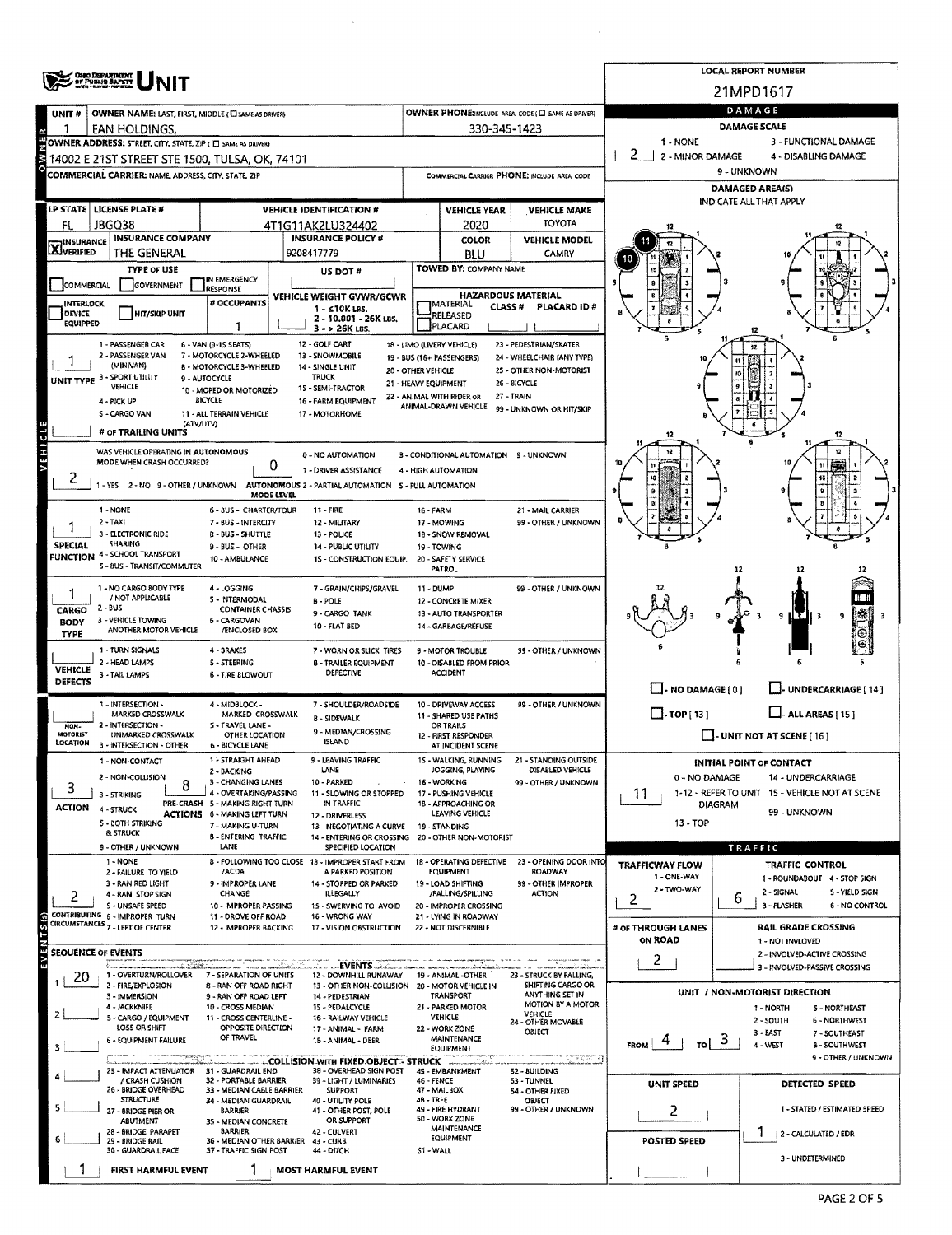|                           | OHOO DEPARTMENT<br>OF PUBLIO SAFETY                              |                                                           |                                                                                             |                      |                                                   |                                                       |                                          | <b>LOCAL REPORT NUMBER</b>                                         |  |  |  |  |
|---------------------------|------------------------------------------------------------------|-----------------------------------------------------------|---------------------------------------------------------------------------------------------|----------------------|---------------------------------------------------|-------------------------------------------------------|------------------------------------------|--------------------------------------------------------------------|--|--|--|--|
|                           |                                                                  |                                                           |                                                                                             |                      |                                                   |                                                       |                                          | 21MPD1617                                                          |  |  |  |  |
| UNIT#                     | OWNER NAME: LAST, FIRST, MIDDLE ( L SAME AS DRIVER)              |                                                           |                                                                                             |                      |                                                   | OWNER PHONE:INCLUDE AREA CODE (E) SAME AS DRIVER!     |                                          | DAMAGE                                                             |  |  |  |  |
| 2                         | MILLER, MATTHEW, D                                               |                                                           |                                                                                             |                      | 330-763-1758                                      |                                                       |                                          | <b>DAMAGE SCALE</b>                                                |  |  |  |  |
|                           | OWNER ADDRESS: STREET, CITY, STATE, ZIP ( C SAME AS DRIVER)      |                                                           |                                                                                             |                      |                                                   |                                                       | 1 - NONE                                 | 3 - FUNCTIONAL DAMAGE                                              |  |  |  |  |
| È                         | 8135 TR 576, HOLMESVILLE, OH, 44633                              |                                                           |                                                                                             |                      |                                                   |                                                       | 2 - MINOR DAMAGE<br>4 - DISABLING DAMAGE |                                                                    |  |  |  |  |
|                           | COMMERCIAL CARRIER: NAME, ADDRESS, CITY, STATE, ZIP              |                                                           |                                                                                             |                      |                                                   | COMMERCIAL CARRIER PHONE: INCLUDE AREA CODE           | 9 - UNKNOWN                              |                                                                    |  |  |  |  |
|                           |                                                                  |                                                           |                                                                                             |                      |                                                   |                                                       |                                          | DAMAGED AREA(S)                                                    |  |  |  |  |
|                           | LP STATE   LICENSE PLATE #                                       |                                                           | <b>VEHICLE IDENTIFICATION #</b>                                                             |                      | <b>VEHICLE YEAR</b>                               | <b>VEHICLE MAKE</b>                                   |                                          | <b>INDICATE ALL THAT APPLY</b>                                     |  |  |  |  |
| он                        | <b>PJR1277</b>                                                   |                                                           | 1GT42YEY2HF126510                                                                           |                      | 2017                                              | GMC                                                   |                                          |                                                                    |  |  |  |  |
| <b>X</b> INSURANCE        | <b>INSURANCE COMPANY</b>                                         |                                                           | <b>INSURANCE POLICY #</b>                                                                   |                      | <b>COLOR</b>                                      | <b>VEHICLE MODEL</b>                                  |                                          |                                                                    |  |  |  |  |
|                           | <b>AUTO OWNERS</b>                                               |                                                           | 51-023295-00                                                                                |                      | BLU<br>TOWED BY: COMPANY NAME                     | <b>SIERRA</b>                                         |                                          |                                                                    |  |  |  |  |
| COMMERCIAL                | <b>TYPE OF USE</b><br>GOVERNMENT                                 | IN EMERGENCY                                              | US DOT #                                                                                    |                      |                                                   |                                                       |                                          |                                                                    |  |  |  |  |
| <b>INTERLOCK</b>          |                                                                  | RESPONSE<br>VEHICLE WEIGHT GVWR/GCWR<br># OCCUPANTS       |                                                                                             |                      | IMATERIAL                                         | <b>HAZARDOUS MATERIAL</b>                             |                                          |                                                                    |  |  |  |  |
| DEVICE                    | <b>HIT/SKIP UNIT</b>                                             |                                                           | $1 - 510K$ LBS.<br>2 - 10.001 - 26K LBS.                                                    |                      | CLASS#<br>RELEASED                                | PLACARD ID#                                           |                                          |                                                                    |  |  |  |  |
| EQUIPPED                  |                                                                  |                                                           | 3 - > 26K LBS.                                                                              |                      | PLACARD                                           |                                                       |                                          |                                                                    |  |  |  |  |
|                           | 1 - PASSENGER CAR<br>2 - PASSENGER VAN                           | 6 - VAN (9-15 SEATS)<br>7 - MOTORCYCLE 2-WHEELED          | 12 - GOLF CART<br>13 - SNOWMOBILE                                                           |                      | 18 - LIMO (LIVERY VEHICLE)                        | 23 - PEDESTRIAN/SKATER                                |                                          |                                                                    |  |  |  |  |
|                           | (MINIVAN)                                                        | B - MOTORCYCLE 3-WHEELED                                  | 14 - SINGLE UNIT                                                                            | 20 - OTHER VEHICLE   | 19 - BUS (16+ PASSENGERS)                         | 24 - WHEELCHAIR (ANY TYPE)<br>25 - OTHER NON-MOTORIST |                                          |                                                                    |  |  |  |  |
|                           | UNIT TYPE 3 - SPORT UTILITY<br>VEHICLE                           | 9 - AUTOCYCLE<br>10 - MOPED OR MOTORIZED                  | <b>TRUCK</b><br>15 - SEMI-TRACTOR                                                           | 21 - HEAVY EQUIPMENT |                                                   | 26 - BICYCLE                                          |                                          |                                                                    |  |  |  |  |
|                           | 4 - PICK UP                                                      | <b>BICYCLE</b>                                            | 16 - FARM EQUIPMENT                                                                         |                      | 22 - ANIMAL WITH RIDER OR<br>ANIMAL-DRAWN VEHICLE | 27 - TRAIN<br>99 - UNKNOWN OR HIT/SKIP                |                                          |                                                                    |  |  |  |  |
|                           | S - CARGO VAN                                                    | 11 - ALL TERRAIN VEHICLE<br>(ATV/UTV)                     | 17 - MOTORHOME                                                                              |                      |                                                   |                                                       |                                          |                                                                    |  |  |  |  |
|                           | # or TRAILING UNITS                                              |                                                           |                                                                                             |                      |                                                   |                                                       |                                          |                                                                    |  |  |  |  |
| E                         | WAS VEHICLE OPERATING IN AUTONOMOUS<br>MODE WHEN CRASH OCCURRED? |                                                           | 0 - NO AUTOMATION                                                                           |                      | 3 - CONDITIONAL AUTOMATION 9 - UNKNOWN            |                                                       |                                          |                                                                    |  |  |  |  |
|                           |                                                                  |                                                           | 0<br>1 - DRIVER ASSISTANCE                                                                  |                      | 4 - HIGH AUTOMATION                               |                                                       |                                          | 10                                                                 |  |  |  |  |
| 2                         | 1-YES 2-NO 9-OTHER/UNKNOWN                                       |                                                           | AUTONOMOUS 2 - PARTIAL AUTOMATION 5 - FULL AUTOMATION<br>MODE LEVEL                         |                      |                                                   |                                                       |                                          |                                                                    |  |  |  |  |
|                           | 1 - NONE                                                         | 6 - BUS - CHARTER/TOUR                                    | $11 - FIRE$                                                                                 | 16 - FARM            |                                                   | 21 - MAIL CARRIER                                     |                                          |                                                                    |  |  |  |  |
|                           | 2 - TAXI                                                         | 7 - BUS - INTERCITY                                       | 12 - MILITARY                                                                               |                      | 17 - MOWING                                       | 99 - OTHER / UNKNOWN                                  |                                          |                                                                    |  |  |  |  |
| <b>SPECIAL</b>            | 3 - ELECTRONIC RIDE<br><b>SHARING</b>                            | 8 - BUS - SHUTTLE                                         | 13 - POLICE                                                                                 |                      |                                                   |                                                       |                                          |                                                                    |  |  |  |  |
|                           | <b>FUNCTION 4 - SCHOOL TRANSPORT</b>                             | $9 - BUS - OTHER$<br>10 - AMBULANCE                       | 14 - PUBLIC UTILITY<br>1S - CONSTRUCTION EQUIP.                                             |                      | 19 - TOWING<br>20 - SAFETY SERVICE                |                                                       |                                          |                                                                    |  |  |  |  |
|                           | 5 - BUS - TRANSIT/COMMUTER                                       |                                                           |                                                                                             |                      | PATROL                                            |                                                       |                                          | 12                                                                 |  |  |  |  |
|                           | 1 - NO CARGO BODY TYPE                                           | 4 - LOGGING                                               | 7 - GRAIN/CHIPS/GRAVEL                                                                      | 11 - DUMP            |                                                   | 99 - OTHER / UNKNOWN                                  |                                          |                                                                    |  |  |  |  |
| CARGO                     | / NOT APPLICABLE<br>$2 - BUS$                                    | S - INTERMODAL<br><b>CONTAINER CHASSIS</b>                | 8 - POLE<br>9 - CARGO TANK                                                                  |                      | 12 - CONCRETE MIXER<br>13 - AUTO TRANSPORTER      |                                                       |                                          |                                                                    |  |  |  |  |
| <b>BODY</b>               | 3 - VEHICLE TOWING<br>ANOTHER MOTOR VEHICLE                      | 6 - CARGOVAN<br>/ENCLOSED BOX                             | 10 - FLAT BED                                                                               |                      | 14 - GARBAGE/REFUSE                               |                                                       |                                          | тн<br>9                                                            |  |  |  |  |
| <b>TYPE</b>               |                                                                  |                                                           |                                                                                             |                      |                                                   |                                                       |                                          |                                                                    |  |  |  |  |
|                           | 1 - TURN SIGNALS<br>2 - HEAD LAMPS                               | 4 - BRAKES<br>5 - STEERING                                | 7 - WORN OR SLICK TIRES<br><b>B - TRAILER EQUIPMENT</b>                                     |                      | 9 - MOTOR TROUBLE<br>10 - DISABLED FROM PRIOR     | 99 - OTHER / UNKNOWN                                  |                                          |                                                                    |  |  |  |  |
| <b>VEHICLE</b><br>DEFECTS | 3 - TAIL LAMPS                                                   | 6 - TIRE BLOWOUT                                          | <b>DEFECTIVE</b>                                                                            |                      | <b>ACCIDENT</b>                                   |                                                       |                                          |                                                                    |  |  |  |  |
|                           |                                                                  |                                                           |                                                                                             |                      |                                                   |                                                       | $\Box$ - NO DAMAGE [ 0 ]                 | - UNDERCARRIAGE [ 14 ]                                             |  |  |  |  |
|                           | 1 - INTERSECTION -<br>MARKED CROSSWALK                           | 4 - MIDBLOCK -<br>MARKED CROSSWALK                        | 7 - SHOULDER/ROADSIDE<br>8 - SIDEWALK                                                       |                      | 10 - DRIVEWAY ACCESS<br>11 - SHARED USE PATHS     | 99 - OTHER / UNKNOWN                                  | $\Box$ - TOP [13]                        | $\Box$ - ALL AREAS [ 15 ]                                          |  |  |  |  |
| NON-<br>MOTORIST          | 2 - INTERSECTION -<br>UNMARKED CROSSWALK                         | 5 - TRAVEL LANE -<br>OTHER LOCATION                       | 9 - MEDIAN/CROSSING                                                                         |                      | OR TRAILS<br>12 - FIRST RESPONDER                 |                                                       |                                          | $\Box$ - UNIT NOT AT SCENE [ 16 ]                                  |  |  |  |  |
| LOCATION                  | 3 - INTERSECTION - OTHER                                         | 6 - BICYCLE LANE                                          | <b>ISLAND</b>                                                                               |                      | AT INCIDENT SCENE                                 |                                                       |                                          |                                                                    |  |  |  |  |
|                           | 1 - NON-CONTACT                                                  | 1 - STRAIGHT AHEAD                                        | 9 - LEAVING TRAFFIC<br>LANE                                                                 |                      | 15 - WALKING, RUNNING,                            | 21 - STANDING OUTSIDE                                 |                                          | <b>INITIAL POINT OF CONTACT</b>                                    |  |  |  |  |
|                           | 2 - NON-COLLISION<br>5                                           | 2 - BACKING<br>3 - CHANGING LANES                         | 10 - PARKED                                                                                 |                      | JOGGING, PLAYING<br>16 - WORKING                  | DISABLED VEHICLE<br>99 - OTHER / UNKNOWN              | 0 - NO DAMAGE                            | 14 - UNDERCARRIAGE                                                 |  |  |  |  |
| 4                         | 3 - STRIKING                                                     | 4 - OVERTAKING/PASSING<br>PRE-CRASH 5 - MAKING RIGHT TURN | 11 - SLOWING OR STOPPED<br>IN TRAFFIC                                                       |                      | 17 - PUSHING VEHICLE<br>18 - APPROACHING OR       |                                                       | 5                                        | 1-12 - REFER TO UNIT 15 - VEHICLE NOT AT SCENE                     |  |  |  |  |
| <b>ACTION</b>             | 4 - STRUCK                                                       | ACTIONS 6 - MAKING LEFT TURN                              | 12 - DRIVERLESS                                                                             |                      | LEAVING VEHICLE                                   |                                                       |                                          | <b>DIAGRAM</b><br>99 - UNKNOWN                                     |  |  |  |  |
|                           | S - BOTH STRIKING<br>& STRUCK                                    | 7 - MAKING U-TURN<br>8 - ENTERING TRAFFIC                 | 13 - NEGOTIATING A CURVE 19 - STANDING<br>14 - ENTERING OR CROSSING 20 - OTHER NON-MOTORIST |                      |                                                   |                                                       | 13 - TOP                                 |                                                                    |  |  |  |  |
|                           | 9 - OTHER / UNKNOWN                                              | LANE                                                      | SPECIFIED LOCATION                                                                          |                      |                                                   |                                                       |                                          | TRAFFIC                                                            |  |  |  |  |
|                           | 1 - NONE<br>2 - FAILURE TO YIELD                                 | /ACDA                                                     | 8 - FOLLOWING TOO CLOSE 13 - IMPROPER START FROM<br>A PARKED POSITION                       |                      | 18 - OPERATING DEFECTIVE<br>EQUIPMENT             | 23 - OPENING DOOR INTO<br><b>ROADWAY</b>              | <b>TRAFFICWAY FLOW</b>                   | <b>TRAFFIC CONTROL</b>                                             |  |  |  |  |
|                           | 3 - RAN RED LIGHT                                                | 9 - IMPROPER LANE                                         | 14 - STOPPED OR PARKED                                                                      |                      | 19 - LOAD SHIFTING                                | 99 - OTHER IMPROPER                                   | 1 - ONE-WAY<br>2 - TWO-WAY               | 1 - ROUNDABOUT 4 - STOP SIGN                                       |  |  |  |  |
|                           | 4 - RAN STOP SIGN<br>S - UNSAFE SPEED                            | CHANGE<br>10 - IMPROPER PASSING                           | <b>ILLEGALLY</b><br>15 - SWERVING TO AVOID                                                  |                      | /FALLING/SPILLING<br>20 - IMPROPER CROSSING       | <b>ACTION</b>                                         | 2                                        | 2 - SIGNAL<br>5 - YIELD SIGN<br>ь<br>3 - FLASHER<br>6 - NO CONTROL |  |  |  |  |
|                           | CONTRIBUTING 6 - IMPROPER TURN                                   | 11 - DROVE OFF ROAD                                       | 16 - WRONG WAY                                                                              |                      | 21 - LYING IN ROADWAY                             |                                                       |                                          |                                                                    |  |  |  |  |
|                           | CIRCUMSTANCES <sub>7</sub> - LEFT OF CENTER                      | 12 - IMPROPER BACKING                                     | 17 - VISION OBSTRUCTION                                                                     |                      | 22 - NOT DISCERNIBLE                              |                                                       | # OF THROUGH LANES<br>ON ROAD            | <b>RAIL GRADE CROSSING</b><br>1 - NOT INVLOVED                     |  |  |  |  |
|                           | <b>SEOUENCE OF EVENTS</b>                                        |                                                           |                                                                                             |                      |                                                   |                                                       |                                          | 2 - INVOLVED-ACTIVE CROSSING                                       |  |  |  |  |
|                           | 1 - OVERTURN/ROLLOVER                                            | 7 - SEPARATION OF UNITS                                   | <b>EVENTS</b><br>a shack through<br>12 - DOWNHILL RUNAWAY 19 - ANIMAL -OTHER                |                      |                                                   | 23 - STRUCK BY FALLING,                               | 2                                        | 3 - INVOLVED-PASSIVE CROSSING                                      |  |  |  |  |
| 20                        | 2 - FIRE/EXPLOSION                                               | 8 - RAN OFF ROAD RIGHT                                    | 13 - OTHER NON-COLLISION 20 - MOTOR VEHICLE IN                                              |                      |                                                   | SHIFTING CARGO OR                                     |                                          | UNIT / NON-MOTORIST DIRECTION                                      |  |  |  |  |
|                           | 3 - IMMERSION<br>4 - JACKKNIFE                                   | 9 - RAN OFF ROAD LEFT<br>10 - CROSS MEDIAN                | 14 - PEDESTRIAN<br>15 - PEDALCYCLE                                                          |                      | <b>TRANSPORT</b><br>21 - PARKED MOTOR             | ANYTHING SET IN<br>MOTION BY A MOTOR                  |                                          | <b>S-NORTHEAST</b><br>1 - NORTH                                    |  |  |  |  |
| z                         | 5 - CARGO / EQUIPMENT<br>LOSS OR SHIFT                           | 11 - CROSS CENTERLINE -<br>OPPOSITE DIRECTION             | 16 - RAILWAY VEHICLE                                                                        |                      | VEHICLE                                           | <b>VEHICLE</b><br>24 - OTHER MOVABLE                  |                                          | 2 - SOUTH<br>6 - NORTHWEST                                         |  |  |  |  |
|                           | 6 - EQUIPMENT FAILURE                                            | OF TRAVEL                                                 | 17 - ANIMAL - FARM<br>18 - ANIMAL - DEER                                                    |                      | 22 - WORK ZONE<br>MAINTENANCE                     | OBJECT                                                |                                          | 3 - EAST<br>7 - SOUTHEAST<br>$\epsilon$                            |  |  |  |  |
| 3                         |                                                                  |                                                           | COLLISION WITH FIXED OBJECT - STRUCK                                                        |                      | <b>EQUIPMENT</b>                                  |                                                       | <b>FROM</b>                              | 4 - WEST<br>8 - SOUTHWEST<br>9 - OTHER / UNKNOWN                   |  |  |  |  |
|                           | 25 - IMPACT ATTENUATOR 31 - GUARDRAIL END                        |                                                           | 38 - OVERHEAD SIGN POST                                                                     |                      | 4S - EMBANKMENT                                   | S2 - BUILDING                                         |                                          |                                                                    |  |  |  |  |
|                           | / CRASH CUSHION<br>26 - 8RIDGE OVERHEAD                          | 32 - PORTABLE BARRIER<br>33 - MEDIAN CABLE BARRIER        | 39 - LIGHT / LUMINARIES<br><b>SUPPORT</b>                                                   | 46 - FENCE           | 47 - MAILBOX                                      | S3 - TUNNEL<br>54 - OTHER FIXED                       | <b>UNIT SPEED</b>                        | DETECTED SPEED                                                     |  |  |  |  |
|                           | <b>STRUCTURE</b><br>27 - BRIDGE PIER OR                          | 34 - MEDIAN GUARDRAIL<br><b>BARRIER</b>                   | 40 - UTILITY POLE<br>41 - OTHER POST, POLE                                                  | 48 - TREE            | 49 - FIRE HYDRANT                                 | OBJECT<br>99 - OTHER / UNKNOWN                        | 9                                        | 1 - STATED / ESTIMATED SPEED                                       |  |  |  |  |
|                           | ABUTMENT                                                         | 35 - MEDIAN CONCRETE                                      | OR SUPPORT                                                                                  |                      | 50 - WORK ZONE<br>MAINTENANCE                     |                                                       |                                          |                                                                    |  |  |  |  |
|                           | 28 - BRIDGE PARAPET<br>29 - BRIDGE RAIL                          | <b>BARRIER</b>                                            | 42 - CULVERT<br>36 - MEDIAN OTHER BARRIER 43 - CURB                                         |                      | EQUIPMENT                                         |                                                       | POSTED SPEED                             | 2 - CALCULATED / EDR                                               |  |  |  |  |
|                           | 30 - GUARDRAIL FACE                                              | 37 - TRAFFIC SIGN POST                                    | 44 - DITCH                                                                                  | 51 - WALL            |                                                   |                                                       |                                          | 3 - UNDETERMINED                                                   |  |  |  |  |
|                           | FIRST HARMFUL EVENT                                              |                                                           | MOST HARMFUL EVENT                                                                          |                      |                                                   |                                                       |                                          |                                                                    |  |  |  |  |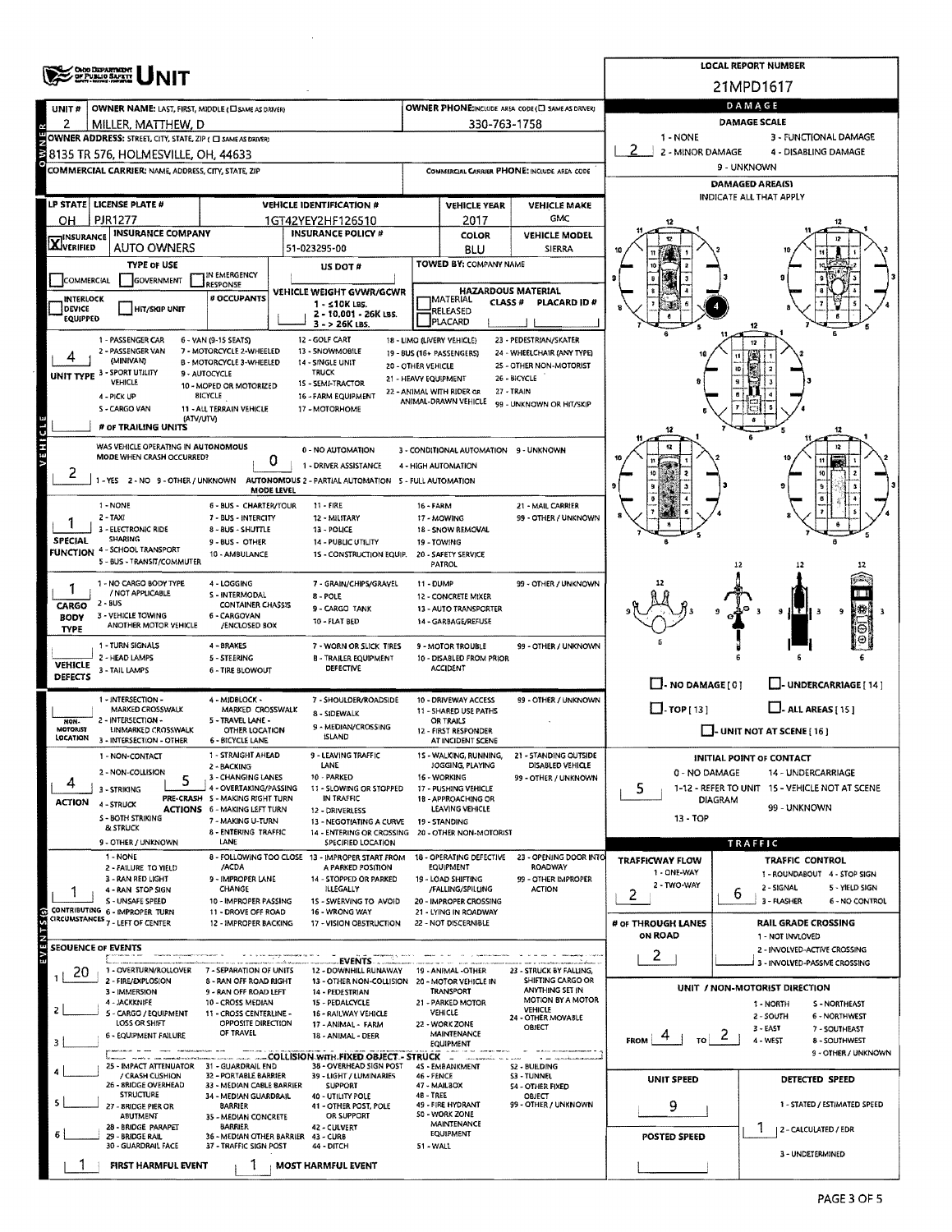|                                                                                |                                                                                 | <b>WE DESCRIPT AND MOTORIST</b>                                     |                                           |                                                                       |                        |                                                   |                 |                                                                                | <b>LOCAL REPORT NUMBER</b><br>21MPD1617                                       |                                            |                                                                           |                        |                                         |                        |                               |
|--------------------------------------------------------------------------------|---------------------------------------------------------------------------------|---------------------------------------------------------------------|-------------------------------------------|-----------------------------------------------------------------------|------------------------|---------------------------------------------------|-----------------|--------------------------------------------------------------------------------|-------------------------------------------------------------------------------|--------------------------------------------|---------------------------------------------------------------------------|------------------------|-----------------------------------------|------------------------|-------------------------------|
| UNIT #                                                                         |                                                                                 | NAME: LAST, FIRST, MIDDLE                                           |                                           |                                                                       |                        |                                                   |                 |                                                                                |                                                                               |                                            | <b>DATE OF BIRTH</b>                                                      |                        |                                         | AGE                    | <b>GENDER</b>                 |
| 1                                                                              |                                                                                 | SCHAFFER, BRITTANY, A H                                             |                                           |                                                                       |                        |                                                   |                 |                                                                                |                                                                               | 29<br>F<br>07/23/1992                      |                                                                           |                        |                                         |                        |                               |
|                                                                                | <b>ADDRESS: STREET, CITY, STATE, ZIP</b>                                        |                                                                     |                                           |                                                                       |                        |                                                   |                 |                                                                                | <b>CONTACT PHONE - INCLUDE AREA CODE</b>                                      |                                            |                                                                           |                        |                                         |                        |                               |
| NON-MOTOR                                                                      |                                                                                 | 94 CENTRE ALLEY, MILLERSBURG, OH, 44654                             |                                           |                                                                       |                        | INJURED TAKEN TO: MEDICAL FACILITY (NAME CITY)    |                 | <b>SAFETY EQUIPMENT</b>                                                        | 330-473-5374<br>AIR BAG USAGE<br><b>EJECTION</b><br><b>SEATING</b><br>TRAPPED |                                            |                                                                           |                        |                                         |                        |                               |
| INJURIES   INJURED                                                             | <b>TAKEN</b>                                                                    | <b>EMS AGENCY (NAME)</b>                                            |                                           |                                                                       |                        |                                                   |                 | <b>USED</b>                                                                    |                                                                               | <b>IDOT-COMPLIANT</b><br><b>IMC HELMET</b> | POSITION                                                                  |                        |                                         |                        |                               |
| 5<br><b>OL STATE</b>                                                           | BY<br>$\sqrt{1}$                                                                | <b>OPERATOR LICENSE NUMBER</b>                                      |                                           |                                                                       | <b>OFFENSE CHARGED</b> |                                                   | LOCAL           | 99<br>OFFENSE DESCRIPTION                                                      |                                                                               |                                            | 1                                                                         | 1                      |                                         | -1<br>1                |                               |
| <b>ISINOLOIO</b><br>OН                                                         | TS215662                                                                        |                                                                     |                                           |                                                                       |                        |                                                   | CODE            |                                                                                | <b>CITATION NUMBER</b>                                                        |                                            |                                                                           |                        |                                         |                        |                               |
| OL CLASS                                                                       | <b>ENDORSEMENT</b>                                                              | <b>RESTRICTION SELECT UP TO 3</b>                                   | <b>DRIVER</b>                             |                                                                       |                        | ALCOHOL / DRUG SUSPECTED                          |                 | <b>CONDITION</b>                                                               |                                                                               | <b>ALCOHOL TEST</b>                        |                                                                           |                        | <b>DRUG TEST(S)</b>                     |                        |                               |
|                                                                                |                                                                                 |                                                                     | <b>DISTRACTED</b><br>ALCOHOL<br>MARIJUANA |                                                                       |                        |                                                   | <b>STATUS</b>   | TYPE                                                                           | VALUE                                                                         | <b>STATUS</b>                              | TYPE                                                                      |                        | RESULTS SELECT UP TO 4                  |                        |                               |
| 4                                                                              |                                                                                 |                                                                     | $BY_1$                                    |                                                                       | <b>OTHER DRUG</b>      |                                                   |                 | 1                                                                              | 1                                                                             | 1                                          |                                                                           | 1                      | 1                                       |                        |                               |
| UNIT <sup>#</sup>                                                              |                                                                                 | NAME: LAST, FIRST, MIDDLE                                           |                                           |                                                                       |                        |                                                   |                 |                                                                                |                                                                               |                                            | DATE OF BIRTH                                                             |                        |                                         | <b>AGE</b>             | <b>GENDER</b>                 |
| 2                                                                              |                                                                                 | MILLER, MATTHEW, D                                                  |                                           |                                                                       |                        |                                                   |                 |                                                                                |                                                                               |                                            | 10/22/1988                                                                |                        |                                         | 33                     | м                             |
| <b>OTORIST / NON-MOTORIST</b>                                                  | <b>ADDRESS: STREET, CITY, STATE, ZIP</b><br>8135 TR 576, HOLMESVILLE, OH, 44633 |                                                                     |                                           |                                                                       |                        |                                                   |                 |                                                                                |                                                                               | 330-763-1758                               | <b>CONTACT PHONE - INCLUDE AREA CODE</b>                                  |                        |                                         |                        |                               |
|                                                                                | INJURIES   INJURED                                                              | <b>EMS AGENCY (NAME)</b>                                            |                                           |                                                                       |                        | INJURED TAKEN TO; MEDICAL FACILITY (NAME, CITY)   |                 | <b>SAFETY EQUIPMENT</b>                                                        |                                                                               |                                            | <b>SEATING</b>                                                            | <b>AIR BAG USAGE</b>   |                                         | <b>EJECTION</b>        | <b>TRAPPED</b>                |
| 5                                                                              | TAKEN<br>$\mathbf{P}$                                                           |                                                                     |                                           |                                                                       |                        |                                                   |                 | USED<br>99                                                                     |                                                                               | DOT-COMPLIANT<br><b>MC HELMET</b>          | POSITION<br>1                                                             |                        |                                         |                        | 1                             |
| OL STATE                                                                       |                                                                                 | <b>OPERATOR LICENSE NUMBER</b>                                      |                                           |                                                                       | OFFENSE CHARGED        |                                                   | LOCAL           | OFFENSE DESCRIPTION                                                            |                                                                               |                                            |                                                                           | <b>CITATION NUMBER</b> |                                         |                        |                               |
| ОH                                                                             | TU489768                                                                        |                                                                     |                                           |                                                                       |                        |                                                   | <b>CODE</b>     |                                                                                |                                                                               |                                            |                                                                           |                        |                                         |                        |                               |
| OL CLASS                                                                       | <b>ENDORSEMENT</b>                                                              | <b>RESTRICTION SELECT UP TO 3</b>                                   | <b>DRIVER</b>                             |                                                                       |                        | ALCOHOL / DRUG SUSPECTED                          |                 | <b>CONDITION</b>                                                               |                                                                               | <b>ALCOHOL TEST</b>                        |                                                                           | DRUG TEST(S)           |                                         |                        |                               |
| 4                                                                              |                                                                                 |                                                                     | $(BY_1$                                   | DISTRACTED                                                            | ALCOHOL                |                                                   | <b>MARUUANA</b> | 1                                                                              | <b>STATUS</b>                                                                 | <b>TYPE</b>                                | VALUE                                                                     | <b>STATUS</b>          | <b>TYPE</b>                             |                        | RESULTS SELECT UP TO 4        |
| UNIT #                                                                         |                                                                                 | NAME: LAST, FIRST, MIDDLE                                           |                                           |                                                                       | <b>OTHER DRUG</b>      |                                                   |                 |                                                                                | 1                                                                             | 1                                          | <b>DATE OF BIRTH</b>                                                      | 1                      | 1                                       | AGE                    | <b>GENDER</b>                 |
|                                                                                |                                                                                 |                                                                     |                                           |                                                                       |                        |                                                   |                 |                                                                                |                                                                               |                                            |                                                                           |                        |                                         |                        |                               |
|                                                                                | <b>ADDRESS: STREET, CITY, STATE, ZIP</b>                                        |                                                                     |                                           |                                                                       |                        |                                                   |                 |                                                                                |                                                                               |                                            | <b>CONTACT PHONE - INCLUDE AREA CODE</b>                                  |                        |                                         |                        |                               |
|                                                                                |                                                                                 |                                                                     |                                           |                                                                       |                        |                                                   |                 |                                                                                |                                                                               |                                            |                                                                           |                        |                                         |                        |                               |
|                                                                                | INJURIES  INJURED<br>TAKEN                                                      | <b>EMS AGENCY (NAME)</b>                                            |                                           |                                                                       |                        | INJURED TAKEN TO: MEDICAL FACILITY (NAME, CITY)   |                 | <b>SAFETY EQUIPMENT</b><br><b>USED</b>                                         |                                                                               | DOT-COMPLIANT                              | <b>SEATING</b><br>POSITION                                                | AIR BAG USAGE          |                                         | <b>EJECTION</b>        | <b>TRAPPED</b>                |
| IST/NON-MON-T2I                                                                | BY                                                                              |                                                                     |                                           |                                                                       |                        |                                                   |                 |                                                                                |                                                                               | MC HELMET                                  |                                                                           |                        |                                         |                        |                               |
| OL STATE                                                                       |                                                                                 | <b>OPERATOR LICENSE NUMBER</b>                                      |                                           | <b>LOCAL</b><br><b>OFFENSE CHARGED</b><br>OFFENSE DESCRIPTION<br>CODE |                        |                                                   |                 |                                                                                |                                                                               |                                            |                                                                           |                        | <b>CITATION NUMBER</b>                  |                        |                               |
| <b>ISOLOR</b>                                                                  |                                                                                 |                                                                     |                                           |                                                                       |                        |                                                   |                 |                                                                                |                                                                               |                                            |                                                                           |                        |                                         |                        |                               |
| OL CLASS                                                                       | <b>ENDORSEMENT</b>                                                              | <b>RESTRICTION SELECT UP TO 3</b>                                   | <b>DRIVER</b>                             | <b>DISTRACTED</b>                                                     | ALCOHOL                | ALCOHOL / DRUG SUSPECTED<br>MARUUANA              |                 | <b>CONDITION</b>                                                               | <b>STATUS</b>                                                                 | <b>ALCOHOL TEST</b><br><b>TYPE</b>         | VALUE                                                                     | <b>STATUS</b>          | <b>DRUG TEST(S)</b><br><b>TYPE</b>      |                        | <b>RESULTS SELECT UP TO 4</b> |
|                                                                                |                                                                                 |                                                                     | BY                                        |                                                                       | <b>OTHER DRUG</b>      |                                                   |                 |                                                                                |                                                                               |                                            |                                                                           |                        |                                         |                        |                               |
|                                                                                | <b>INHIRIES</b>                                                                 | $\frac{1}{2}$ seating position $\frac{1}{2}$                        |                                           | AIR RAG                                                               |                        | <b>OL CLASS</b>                                   |                 | OL RESTRICTION(S) DRIVER DISTRACTION                                           |                                                                               |                                            |                                                                           |                        |                                         | <b>TEST STATIIS</b>    |                               |
| l - FATAL S<br>2 - SUSPECTED SERIOUS                                           |                                                                                 | - FRONT - LEFT SIDE<br>(MOTORCYCLE DRIVER)                          |                                           | 1 - NOT DEPLOYED<br><b>22 - DEPLOYED FRONT &amp; 2</b>                |                        | 1 - CLASS A                                       |                 | - ALCOHOL INTERLOCK<br><b>DEVICE</b>                                           |                                                                               |                                            | 1- NOT DISTRACTED<br>2 - MANUALLY OPERATING AN                            |                        | 1 – NONE GIVEN)<br>2 - TEST REFUSED     |                        |                               |
| ⊹INJURY .<br>3 - SUSPECTED MINOR                                               |                                                                                 | 2 - FRONT - MIDDLE<br>3 - FRONT - RIGHT SIDE                        |                                           | 3 - DEPLOVED SIDE.<br>4 - DEPLOYED BOTH                               |                        | 2 - CLASS B<br>3 - CLASS C                        |                 | - CDL INTRASTATE ONLY<br>3 - CORRECTIVE LENSES                                 |                                                                               |                                            | <b>ELECTRONIC</b><br><b>COMMUNICATION DEVICE</b>                          |                        | 3 - TEST GIVEN,                         |                        | <b>CONTAMINATED SAMPLE</b>    |
| <b>MUURY</b><br>4 - POSSIBLE INJURY.                                           |                                                                                 | 4 - SECOND - LEFT SIDE<br>(MOTORCYCLE PASSENGER):                   | <b>FRONT/SIDE</b>                         | - NOT APPLICABLE<br>9 - DEPLOYMENT UNKNOWN                            |                        | 4 - REGULAR CLASS                                 |                 | :4 - FARM WAIVER<br>(5 - EXCEPT CLASS A BUS                                    |                                                                               |                                            | " (TEXTING, TYPING,<br><b>DIALING</b><br><b>3-STALKING ON HANDS-FREE</b>  |                        | / UNUSABLE<br>4 - TEST GIVEN, 17 A      |                        |                               |
| 5 - NO APPARENT INJURY                                                         |                                                                                 | 5 - SECOND - MIDDLE<br>6 - SECOND - RIGHT SIDE - SECOND             |                                           |                                                                       |                        | (OHIO = D)<br>5 - M/C MOPED ONLY                  |                 | <b>6 - EXCEPT CLASS A</b><br>& CLASS B BUS<br>EXCEPT TRACTOR-TRAILER           |                                                                               |                                            | COMMUNICATION DEVICE<br><b>A FITALKING ON HAND-HELD</b>                   |                        | S - TEST GIVEN,                         | <b>RESULTS KNOWN</b>   |                               |
|                                                                                | <b>INJURIES TAKEN BY</b>                                                        | 17 - THIRD - LEFT SIDE<br>(MOTORCYCLE SIDE CAR)<br>- THIRD - MIDDLE | 1 - NOT EJECTED                           | <b>EJECTION</b>                                                       |                        | 6 - NO VALID OL                                   |                 | <b>8 - INTERMEDIATE LICENSE</b><br><b>RESTRICTIONS</b>                         |                                                                               |                                            | COMMUNICATION DEVICE<br>S - OTHER ACTIVITY WITH AN                        |                        |                                         | <b>RESULTS UNKNOWN</b> | <b>ALCOHOL TEST TYPE</b>      |
| - NOT TRANSPORTED                                                              |                                                                                 | 9 - THIRD - RIGHT SIDE<br>10 - SLEEPER SECTION                      |                                           | 2 - PARTIALLY EJECTED<br>3 - TOTALLY EJECTED                          |                        | <b>OL ENDORSEMENT</b>                             |                 | - LEARNER'S PERMIT<br><b>RESTRICTIONS</b>                                      |                                                                               |                                            | <b>ELECTRONIC DEVICE</b><br>6 - PASSENGER                                 |                        | 1 - NONE<br>2 - BLOOD                   |                        |                               |
| /TREATED AT SCENE<br>2 - EMS                                                   |                                                                                 | OF TRUCK CAB<br>11 - PASSENGER IN                                   |                                           | 4.-NOT APPLICABLE                                                     |                        | H - HAZMAT ar 2<br><b>M - MOTORCYCLE</b>          |                 | 10 - LIMITED TO DAYLIGHT<br>$ONLY \rightsquigarrow$                            |                                                                               |                                            | 7-OTHER DISTRACTION<br>INSIDE THE VEHICLE<br><b>8 - OTHER DISTRACTION</b> |                        | 3 - URINE<br>4 - BREATH                 |                        |                               |
| 3 - POLICE<br>9 - OTHER / UNKNOWN                                              |                                                                                 | OTHER ENCLOSED CARGO<br>AREA (NON-TRAILING UNIT,                    | 1 - NOT TRAPPED                           | <b>TRAPPED</b>                                                        |                        | P - PASSENGER                                     |                 | 11 - LIMITED TO EMPLOYMENT<br>!12 - LIMITED - OTHER<br>13 - MECHANICAL DEVICES |                                                                               |                                            | OUTSIDE THE VEHICLE<br>9 - OTHER / UNKNOWN                                |                        | <b>S-OTHER</b>                          |                        |                               |
|                                                                                |                                                                                 | BUS, PICK-UP WITH CAP)<br>- PASSENGER IN                            | 2 - EXTRICATED BY                         | MECHANICAL MEANS                                                      |                        | N - TANKER<br>Q - MOTOR'SCOOTER                   |                 | (SPECIAL BRAKES, HAND<br>CONTROLS, OR OTHER                                    |                                                                               |                                            | CONDITION                                                                 |                        | 1 - NONE                                |                        | <b>DRUG TEST TYPE</b>         |
| 1 - NONE USED                                                                  | <b>SAFETY EQUIPMENT</b>                                                         | UNENCLOSED CARGO AREA 3 - FREED BY<br>i 13' - TRAILING UNIT         |                                           |                                                                       | NON-MECHANICAL MEANS   | r - Three-Wheel.                                  |                 | <b>ADAPTIVE DEVICES:</b><br>14 - MILITARY VEHICLES ONLY                        |                                                                               |                                            | 1- APPARENTLY NORMAL<br>2 - PHYSICAL IMPAIRMENT                           |                        | 2 - 8LOOD<br>3 - URINE                  |                        |                               |
| 2 - SHOULDER BELT ONLY<br>USED                                                 |                                                                                 | <b>14 - RIDING ON VEHICLE</b><br>EXTERIOR                           |                                           |                                                                       |                        | MOTORCYCLE<br>S - SCHOOL BUS                      |                 | 1S - MOTOR VEHICLES<br>WITHOUT AIR BRAKES                                      |                                                                               |                                            | 3 - EMOTIONAL (E.G.,<br>DEPRESSED, ANGRY,                                 |                        | 4 - OTHER                               |                        |                               |
| 3 - LAP BELT ONLY USED<br>4 - SHOULDER & LAP BELT                              |                                                                                 | (NON-TRAILING UNIT)<br>15 - NON-MOTORIST."                          |                                           |                                                                       |                        | <b>T - DOUBLE &amp; TRIPLE</b><br><b>TRAILERS</b> |                 | 16 - OUTSIDE MIRROR<br>17 - PROSTHETIC AID                                     |                                                                               | 4 - ILLNESS                                | DISTURBED)                                                                |                        | 1 - AMPHETAMINES.                       |                        | (DRUG TEST RESULT(S)          |
| USED SPERT.                                                                    | <b>S-CHILD RESTRAINT SYSTEM</b>                                                 | }99 - OTHER / UNKNOWN ₹                                             |                                           |                                                                       |                        | - TANKER / HAZMAT                                 |                 | 18 - OTHER                                                                     |                                                                               |                                            | S - FELL ASLEEP, FAINTED.<br><b>FATIGUED, ETC.</b>                        |                        | 2 - BARBITURATES<br>3 - BENZODIAZEPINES |                        |                               |
| - FORWARD FACING<br>6 - CHILD RESTRAINT SYSTEM                                 |                                                                                 |                                                                     |                                           |                                                                       |                        | <b>GENDER</b>                                     |                 |                                                                                |                                                                               |                                            | 6. UNDER THE INFLUENCE OF<br>MEDICATIONS / DRUGS /                        |                        | 4 - CANNABINOIDS<br>S - COCAINE -       |                        |                               |
| - REAR FACING<br>7 - BOOSTER-SEAT **                                           |                                                                                 |                                                                     |                                           |                                                                       |                        | F FEMALE<br>M - MALE                              |                 |                                                                                |                                                                               |                                            | ALCOHOL<br>9 - OTHER / UNKNOWN 3                                          |                        | 6 - OPIATES / OPIOIDS<br>7 - OTHER      |                        |                               |
| <b>B.</b> HELMET USED<br>9 - PROTECTIVE, PADS USED                             |                                                                                 |                                                                     |                                           |                                                                       |                        | u - Other / Uñknown                               |                 |                                                                                |                                                                               |                                            |                                                                           |                        | <b>B - NEGATIVE RESULTS</b>             |                        |                               |
| (ELBOWS, KNEES, ETC)<br>10 - REFLECTIVE CLOTHING<br>11 - LIGHTING - PEDESTRIAN |                                                                                 |                                                                     |                                           |                                                                       |                        |                                                   |                 |                                                                                |                                                                               |                                            |                                                                           |                        |                                         |                        |                               |
| / BICYCLE ONLY<br>99" OTHER / UNKNOWN                                          |                                                                                 |                                                                     |                                           |                                                                       |                        |                                                   |                 |                                                                                |                                                                               |                                            |                                                                           |                        |                                         |                        |                               |

 $\lambda$